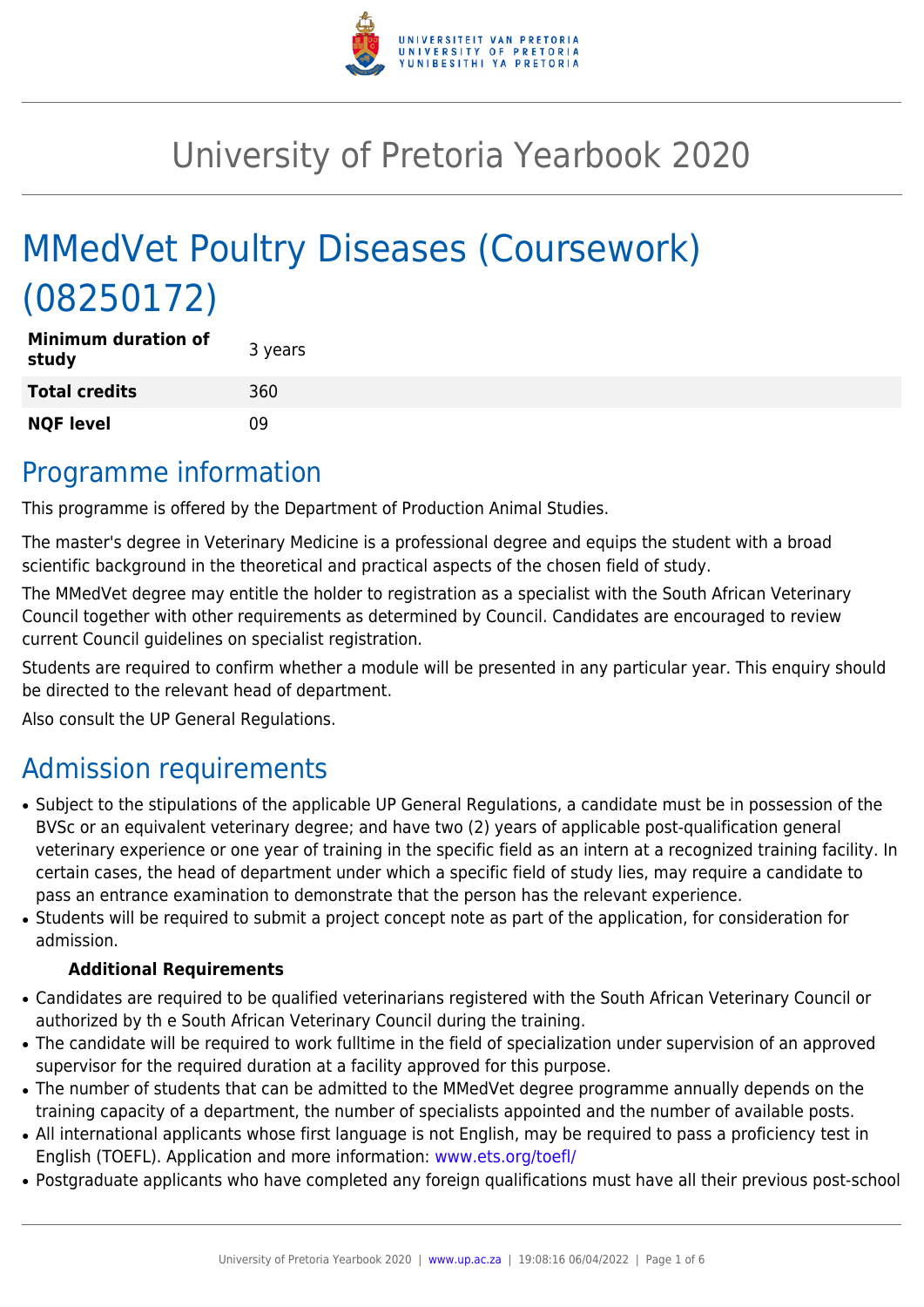

qualifications evaluated by the South African Qualifications Authority (SAQA) before applying for postgraduate studies at the University of Pretoria: [www.saqa.org.za](http://www.saqa.org.za)

### **International requirements**

• Candidates not yet registered or authorised by the South African Veterinary Council can find more information on the South African Veterinary Council website at [www.savc.org.za](http://www.savc.org.za)

### **Notification**

• While the MMedVet is an advanced professional programme equivalent to specialist certification, registration to practice as a specialist is controlled by the South African Veterinary Council or international equivalent. These bodies may have additional requirements for registration that are not university requirements. Please check their requirements as well.

# Examinations and pass requirements

Also consult the applicable General Regulations.

#### **Conferment of the degree**

The MMedVet is conferred by virtue of completion of a minimum of 90 weeks of clinical training, examination in the specialist module, and a mini-dissertation

#### **Examinations**

The examination(s) in the specialist field of study may only be taken on completion of the minimum clinical training.

The nature and duration of the specialist module's examination(s), which will test fully the theoretical knowledge as well as the practical skills of the student, is determined by the head of department in which the chosen field of study is offered.

A minimum examination mark of 50% is required in each of the theoretical and practical and oral sections of the specialist module.

Students who intend applying for membership of a specialist college abroad later on, should bear in mind that many of these colleges require a minimum examination mark and a final mark of at least 60% for admission.

# Research information

#### **Mini-dissertation**

(Also consult the General Regulations)

A student must submit a mini-dissertation, which deals with the particular field of specialization.

A mini-dissertation is based on a research project or related research projects (which need not be original), planned and written down by the student within the theme of the chosen specialization. (Assistance with statistical processing, applied specialised procedures, etc. is allowed, but must be acknowledged.) The student may use appropriate research done previously, to add to the writing of the mini-dissertation.

Earlier, related publications by the student may be bound with the mini-dissertation, but may not substitute the complete text of the mini-dissertation. Publications that are submitted, must be rounded off by means of an extensive introduction, materials, and information concerning methods and a discussion of the results. The minidissertation will be evaluated by two examiners, who may not necessarily attend the final examination. The average of the separate marks awarded by the two examiners, constitutes the final mark for the minidissertation. The minimum pass mark is 50%. A student who has failed may be permitted by the Dean, on the recommendation of the relevant head of department, to submit an amended mini-dissertation for final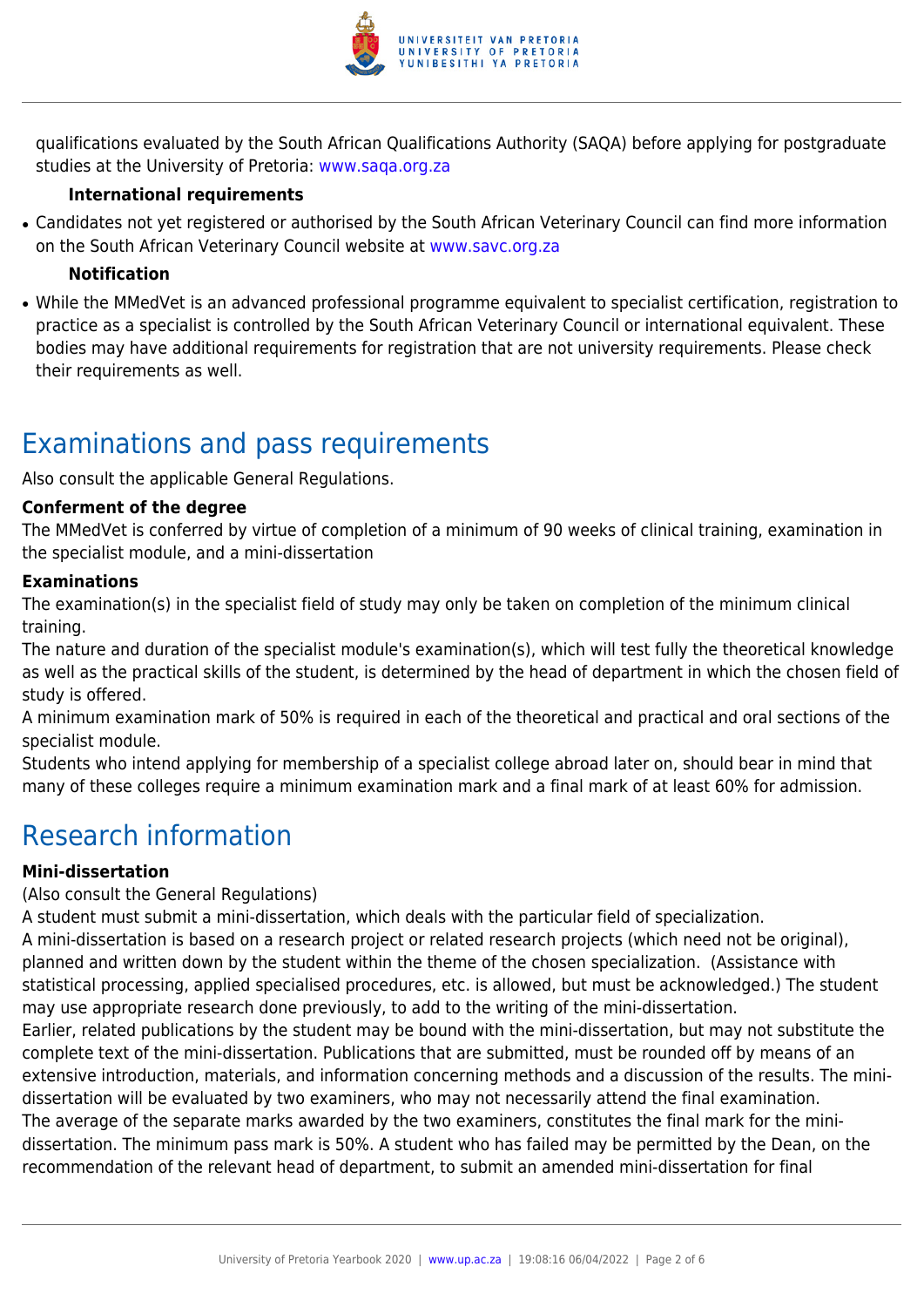

adjudication.

# Pass with distinction

In order to obtain the degree with distinction, a minimum final mark of 75% is required for the field of specialisation and the mini-dissertation.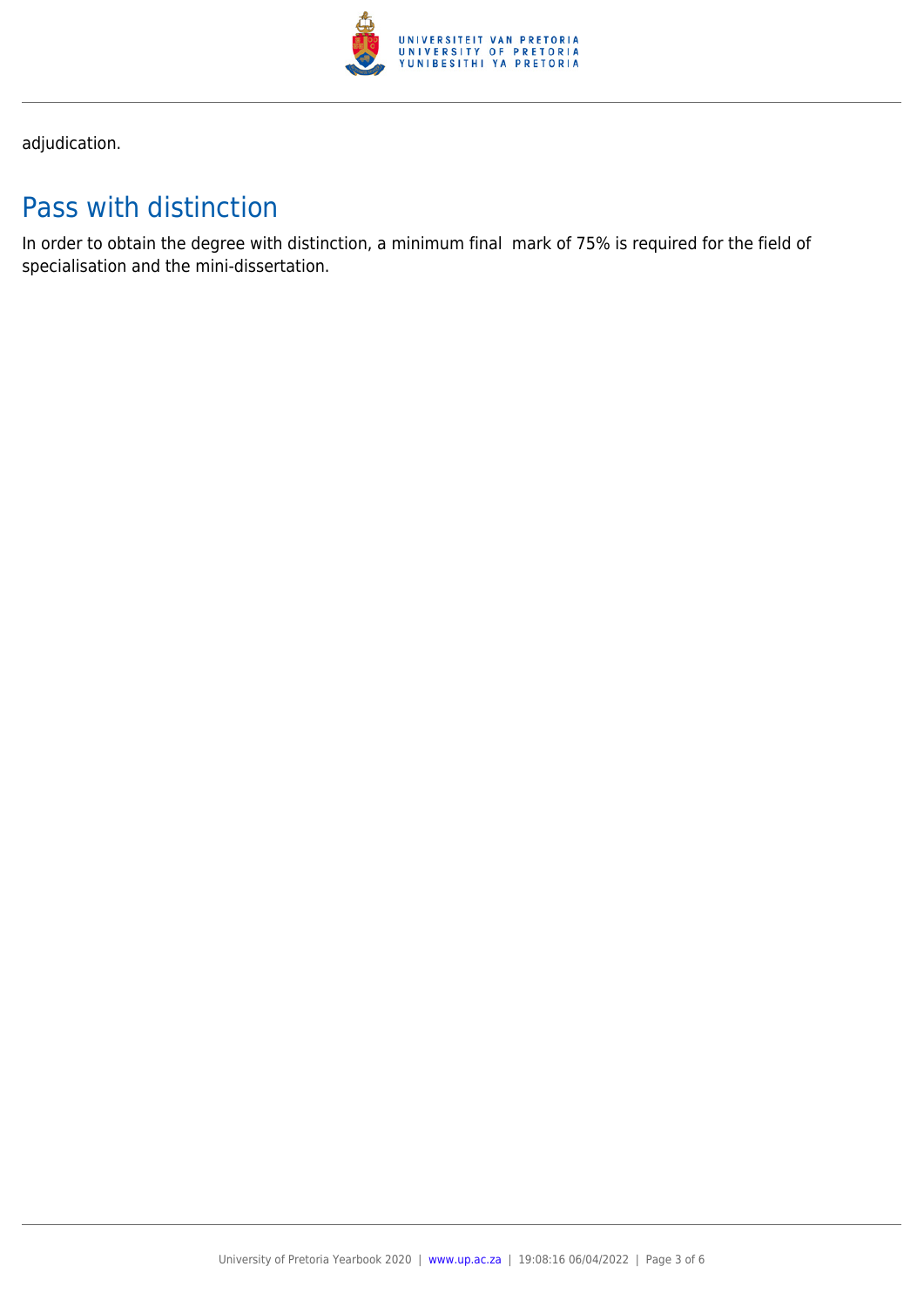

# Curriculum: Year 1

**Minimum credits: 360**

# **Core modules**

### **Poultry health and production 800 (PHP 800)**

| <b>Module credits</b>         | 270.00                           |
|-------------------------------|----------------------------------|
| <b>Language of tuition</b>    | Module is presented in English   |
| <b>Department</b>             | <b>Production Animal Studies</b> |
| <b>Period of presentation</b> | Year                             |
| <b>Module content</b>         |                                  |

Advanced training in poultry health and production.

### **Mini-dissertation: Poultry diseases 890 (PVT 890)**

| <b>Module credits</b>         | 90.00                            |
|-------------------------------|----------------------------------|
| <b>Prerequisites</b>          | VRM 813                          |
| Language of tuition           | Module is presented in English   |
| <b>Department</b>             | <b>Production Animal Studies</b> |
| <b>Period of presentation</b> | Year                             |

### **Research methodology 813 (VRM 813)**

| <b>Module credits</b>         | 0.00                                |
|-------------------------------|-------------------------------------|
| Language of tuition           | Module is presented in English      |
| <b>Department</b>             | <b>Veterinary Tropical Diseases</b> |
| <b>Period of presentation</b> | Semester 1 and Semester 2           |

#### **Module content**

A web-based introductory module in research methodology that includes planning and undertaking a research project or clinical trial, collecting and analysing data, scientific writing, and enabling preparation and presenting of a research protocol.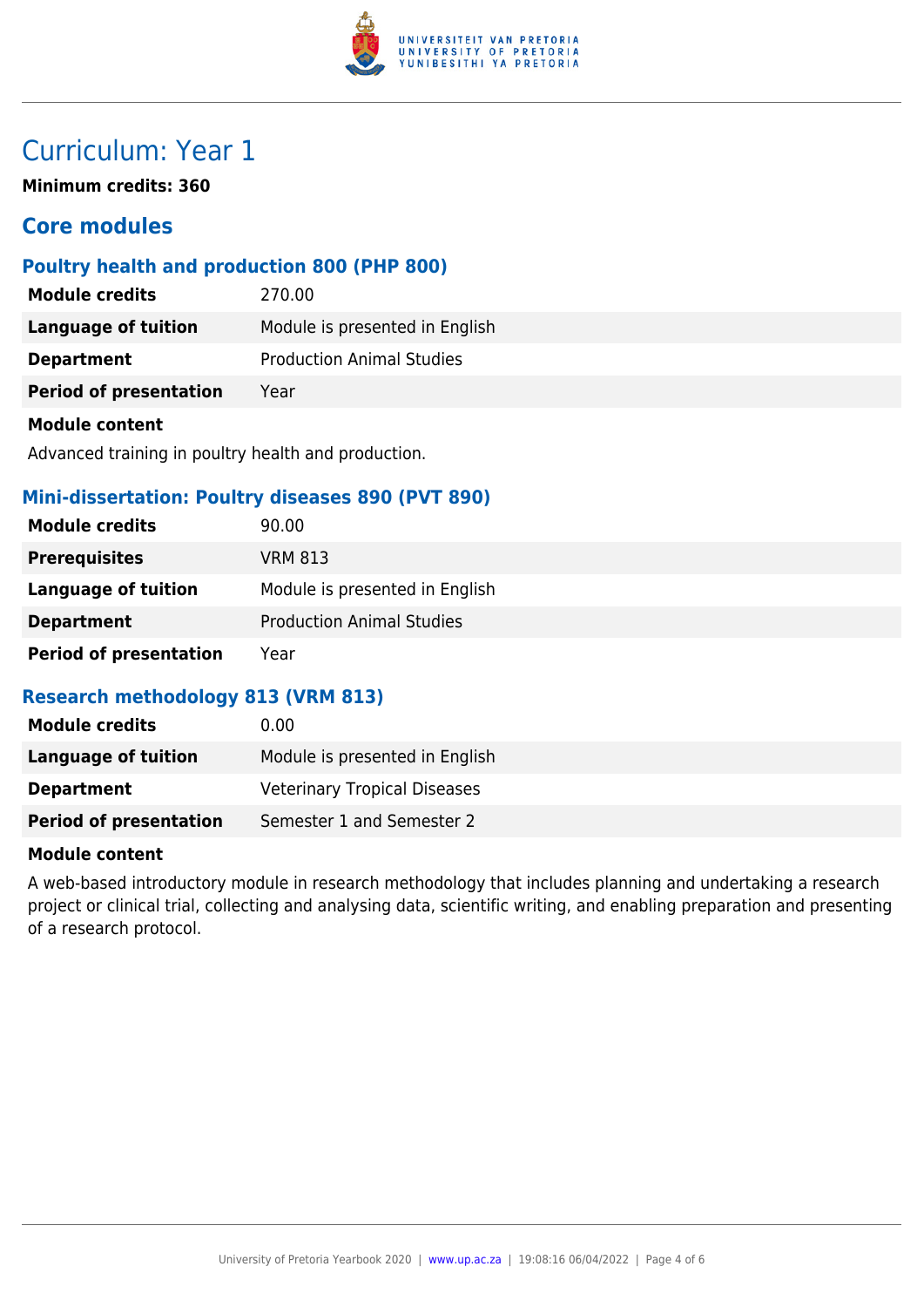

# Curriculum: Year 2

**Minimum credits: 360**

# **Core modules**

## **Poultry health and production 800 (PHP 800)**

| <b>Module credits</b>         | 270.00                           |
|-------------------------------|----------------------------------|
| Language of tuition           | Module is presented in English   |
| <b>Department</b>             | <b>Production Animal Studies</b> |
| <b>Period of presentation</b> | Year                             |
| <b>Module content</b>         |                                  |

Advanced training in poultry health and production.

## **Mini-dissertation: Poultry diseases 890 (PVT 890)**

| <b>Module credits</b>         | 90.00                            |
|-------------------------------|----------------------------------|
| <b>Prerequisites</b>          | VRM 813                          |
| Language of tuition           | Module is presented in English   |
| <b>Department</b>             | <b>Production Animal Studies</b> |
| <b>Period of presentation</b> | Year                             |